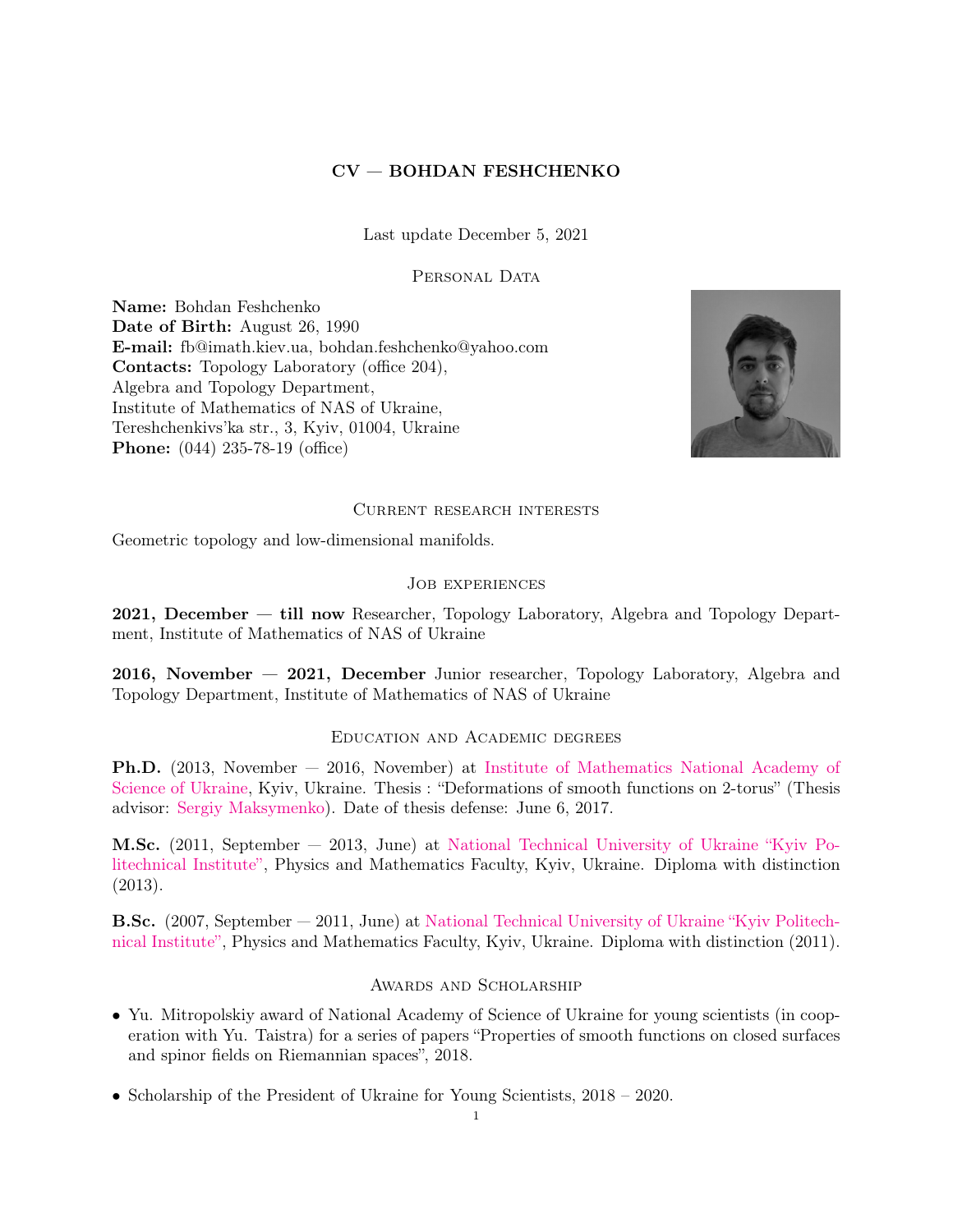## **PUBLICATIONS**

I am the author of 8 papers. My list of publications is available [here.](https://www.imath.kiev.ua/~fb/files/publications.pdf) My preprints at [arXiv.](https://arxiv.org/search/?searchtype=author&query=Feshchenko%2C+B)

## ORGANIZATION ACTIVITIES

## General:

- Secretary of [Kyiv Mathematical Society](http://kms.imath.kiev.ua:8000/) since 2018
- Member of [Young Scientists Council](https://www.imath.kiev.ua/~young) at Institute of Mathematics of NAS of Ukraine since 2018
- Secretary of [Young Scientists Council of the Department of Mathematics of NAS of Ukraine,](http://www.nas.gov.ua/EN/Colegial/Pages/Default.aspx?CID=000000054) 2017–2021

# Conferences and schools:

- International Conference of Young Mathematicians (Kyiv, 2015, 2017, 2019, 2021), member of the Organizing Committee
- "Science Days" ("Дні науки") at Institute of Mathematics of NAS of Ukraine (Kyiv, 2014, 2015, 2016), member of the Organizing Committee, head of the local Organizing Committee (2018)
- International Conference "Geometry and Topology in Odesa" (Odesa, 2016), member of the Organizing Committee
- XI Summer School "Algebra, Topology and Analysis" (Odesa, 2016), member of the Organizing Committee
- International Conference "Morse theory and its applications" dedicated to the memory and 70th anniversary of Volodymyr Sharko (25.09.1949-07.10.2014) (Kyiv, 2019), member of the Organizing Committee
- Winter Mathematical School (Kyiv, 2020), head of the Organizing Committee
- International scientific online conference "Algebraic and geometric methods of analysis" dedicate to the memory of Yuriy Trokhymchuk (17.03.1928-18.12.2019), member of the Organizing Committee

## **CONFERENCES**

- International Algebraic Conference dedicated to 100th anniversary of L. A. Kaluzhnin (Kyiv, 2014)
- IV International conference dedicated to 135th anniversary of Hans Hahn (Chernivtsi, 2014)
- XV International Conference n.a. Academician Mykhaylo Kravchuk (Kyiv, 2014)
- International Conference of Young Mathematicians (Kyiv, 2015)
- International Conference "Geometry and Topology in Odesa" (Odesa, 2016)
- XI Summer school "Algebra, Topology and Analysis" (Odesa, 2016)
- International Conference "Modern Advances in Geometry and Topology" in honor of professor A. A. Borisenko for his 70th birthday (Kharkiv, 2016)
- International Conference of young mathematicians (Kyiv, 2017)
- International Conference of young mathematicians (Kyiv, 2019)
- International Conference "Morse theory and its applications" dedicated to the memory and 70th anniversary of Volodymyr Sharko (25.09.1949-07.10.2014) (Kyiv, 2019)
- International scientific online conference "Algebraic and geometric methods of analysis" (Odesa, 2020)
- International Conference of young mathematicians (Kyiv, 2021)
- International scientific online conference "Algebraic and geometric methods of analysis" dedicate to the memory of Yuriy Trokhymchuk (17.03.1928-18.12.2019) (Odesa, 2021)